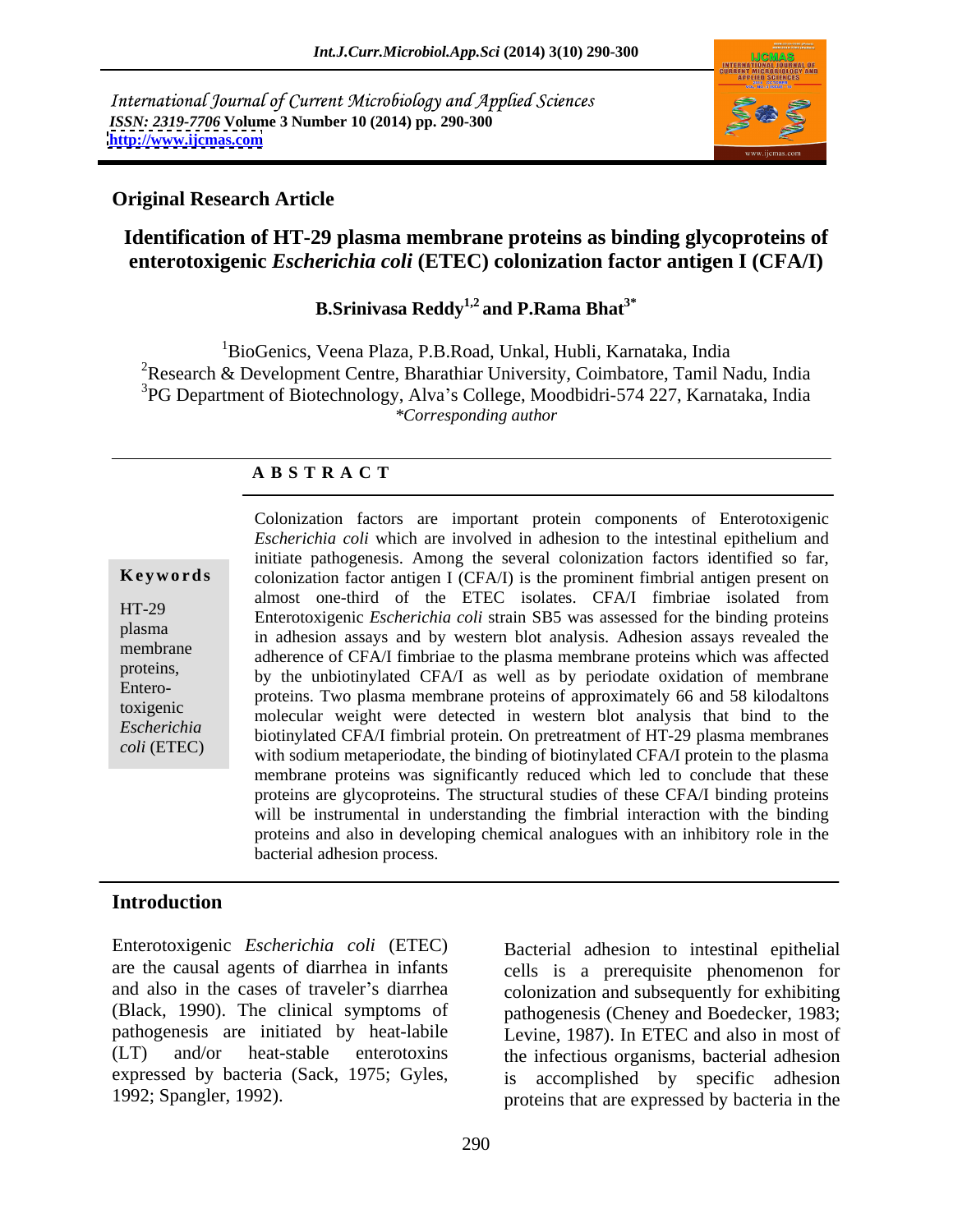CFs were identified in human ETEC strains surface antigens (CSs) based on their colonization factors are multi subunit

CFA/I was the first colonization factor to be different cell models. Erythrocytes were hemagglutination by utilizing naturally metaperiodate indicating that the oligosaccharides were able to inhibit the hemagglutinations of CFA/I- and CFA/II expressing strains (Neeser, 1988). Studies revealed that sialic acid, sialic acid containing glycopeptides (Bartus, 1985; Reagents: Biotinamidocaproate N-Gonzales and Blanco, 1985), the GM2-like Hydroxysuccinimide ester (Cat. B2643), glycoconjugate (Faris, 1980; Buhler, 1991; Streptavidin Peroxidase from *Streptomyces*  Lena Jansson, 2006) or the asialo-GM1  *(Cat.No – S5512) and 3,3',5,5'* (Oro, 1990) are glycopeptides on Tetramethylbenzidine for adhesion assay erythrocytes facilitate binding of CFA/I were purchased from Sigma Aldrich. 10X colonization factor in the process of TMB Substrate and protein markers were hemagglutination. The purchased from Bangalore Genei,

Enterocytes represent the intestinal mucosa and these brush border enterocytes are the **Bacterial Strains and growth conditions:**  target of ETEC and other pathogenic An Enterotoxigenic *Escherichia coli* strain

form of fimbrial structures which act as bacteria (Forstner, 1978; Walker, 1985; virulence factors. These fimbrial structures Falkow, 1992). ETEC adhesion to isolated are referred as colonization factors (CFs) human duodenal enterocytes in vitro (De Graaf, 1990). As many as twenty five established an improved adhesion assay for (Wolf, 1997). These were designated as coli receptor (Knutton, 1984a,b; Knutton, 1985). chronological identification. These invitro model of the mature enterocyte of the structures of coli surface antigens as alone understanding the ETEC adhesion as well as or as combinations exception being CFA/I target receptors for colonization factors which is a single fimbrial structure. (Lindahl, 1982; Wenneras, 1990; Kerneis, studying the colonization factor target Human colon adenocarcinoma cell line as an small intestine was explored for 1992; Kerneis, 1994).

characterized by studying the prevalence of In this report, the binding of colonization the ETEC strains bearing CFA/I (Ahrén, factor antigen I (CFA/I) to human colon 1986), plasmid bearing the CFA/I gene and adenocarcinoma cell line, HT-29, was its expression (Ahrén, 1986; Grewal, 1997), studied in adhesion assays as well as hemagglutination pattern of ETEC strains western blotting method. The adhesion of bearing CFA/I colonization factor (Evans, biotinylated CFA/I to the HT-29 plasma 1975, 1978; Gonzales and Blanco, 1985). membranes was prevented by unbiotinylated Attempts were also made to understand the CFA/I in a dose dependent manner. Two target receptor proteins for CFA/I in prominent membrane protein bands were studied to understand the human ETEC CFA/I of approximately 66 and 58kDa colonization factors interaction with cell which were not observed on treatment of the surface proteins involved in membrane proteins with sodium occurring glycopeptides and colonization factor binding to these oligosaccharides. These glycopeptides and glycoproteins involve the carbohydrate factor antigen I (CFA/I) to human colon adenocarcinoma cell line, HT-29, was identified when probed with biotinylated membrane proteins with sodium metaperiodate indicating that the colonization factor binding to these moiety of the glycoprotein.

# **Materials and Methods**

**Reagents:** Biotinamidocaproate N purchased from Bangalore Genei,<br>Bangalore, Karnataka, India.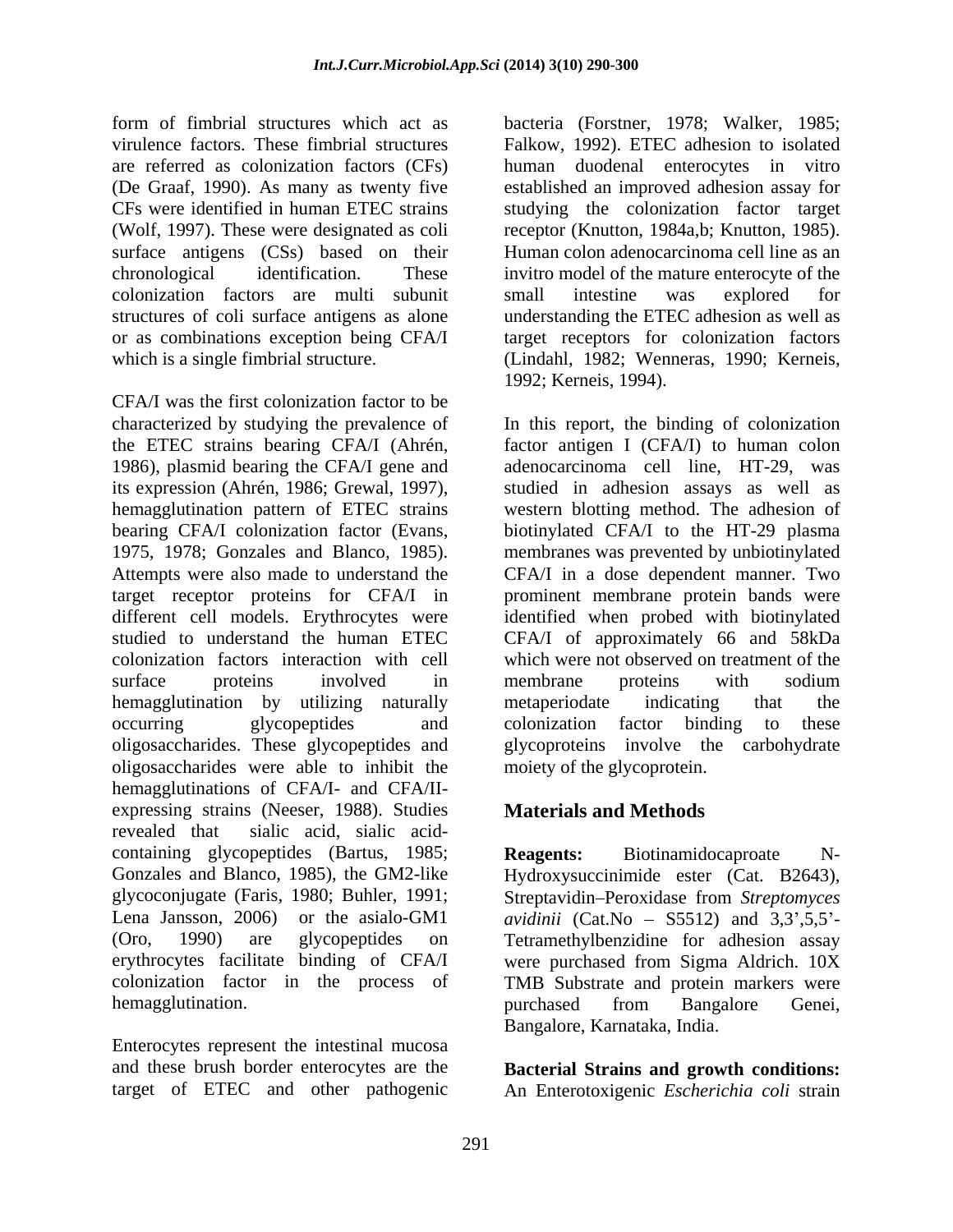$SB5 - GenBank$  Accession number  $CO<sub>2</sub>/90%$  air atmosphere. Glucose- free KM114609 (078, ST) was isolated from medium was utilized for the process of cell diarrheal stool samples from a diagnostic differentiation. The cultures were laboratory. The isolated bacterium was maintained in T-25 flasks with routine tested for mannose-resistant passages using 0.25% trypsin EDTA. Five hemagglutination by human, bovine and chicken erythrocytes. The erythrocytes were suspended in phosphate buffered saline (pH mannose. A glass slide with bacterial cells containing 0.16 M NaCl, 3 mM MgCl<sub>2</sub>, 5 mixed with erythrocyte suspensions was mM KC1 in 10 mM Tris-HCl (pH 7.4 at

ETEC fimbrial purification was performed buffer (TBSS diluted 1/10 with 10 mM Trisin a blender and centrifuged at 12,000 x g by centrifugation for 30sec at 1000g. for 30min. The obtained supernatant was left Supernatant was collected in a fresh tube for ammonium sulphate precipitation at 20% precipirate and ammonium sulphate was resultant precipitate was collected by centrifugation and resuspended in phosphate membranes. The 40% sucrose material was buffer. After 24h dialysis, the protein layered on top of 3ml of 45 % sucrose w/v solution was further purified by in TBSS. Five millilities of 30% sucrose chromatography on a DEAE-Sephadex

**Cells, culture conditions and membrane preparations:** Intestinal epithelial cell **Labeling of colonization factor antigen I** carcinoma, HT-29 cells were used for the study. These cells were cultured in DMEM Biotinylated CFA/I was prepared by supplemented with 10% inactivated fetal incubating the biotin ester (Sigma, B2643) calf serum in a glucose-free medium and 1% with colonization factor antigen I in sodium penicillin/streptomycin at 37<sup>o</sup>C in a 10% bhosphate buffer, 100mM, pH 7.4. Biotin

differentiation. The cultures were passages using 0.25% trypsin EDTA. Five confluent T-25 flasks were taken for isolation of plasma membrane preparation.

7.2) in the presence and absence of 1% assessed for hemagglutination. 4°C) was used throughout the membrane **Colonization factor Antigen I isolation** were first swollen in hypotonic medium by by method described previously (Evans, HCl, pH 7.4 at 4°C) for 5 min. After 1979; Anantha, 2004). ETEC SB5 strain was homogenization, 0.08 ml 10 x TBSS was grown in CFA agar at  $37^0$ C overnight. The added to approximate isotonicity and to cells were harvested in 100mM phosphate buffer, pH 7.2. The cells were homogenized and large aggregates of debris were removed at  $4^{\circ}$ C for 3 days and subjected to further isolation procedure. Plasma saturation. The 20% saturated protein supernatant material by centrifugation on solution was centrifuged to collect the discontinuous sucrose density gradients in added to achieve a final 40% saturation. The equal volume of 80% sucrose w/v to yield a column. The protein purity was determined 40% sucrose, followed by 1 x TBSS to fill by SDS-PAGE followed by coomassie the tube. Gradients were centrifuged at staining and protein quantification by the 25,000 x g at 4°C for 90 min. Then the Bradford assay. plasma membrane pool was collected, Tris-buffered saline solutions (TBSS) containing 0.16 M NaCl, 3 mM MgCl2, 5 mM KC1 in 10 mM Tris-HCl (pH 7.4 at isolation steps (Millette et al., 1980). Cells the addition of 0.8 ml of homogenizing buffer (TBSS diluted 1/10 with 10 mM Tris- HCl, pH 7.4 at 4°C) for 5 min. After homogenization, 0.08 ml 10 x TBSS was stabilize the nuclei. Unbroken cells, nuclei by centrifugation for 30sec at 1000g. Supernatant was collected in <sup>a</sup> fresh tube for further isolation procedure. Plasma membranes were isolated from the TBSS. The supernatant was mixed with 3ml of 40% sucrose solution containing membranes. The 40% sucrose material was layered on top of 3ml of 45 % sucrose w/v in TBSS. Five millilitres of 30% sucrose (w/v) in TBSS were then layered above the washed and resuspended in TBSS buffer.

 $^{\circ}$ C in a 10% phosphate buffer, 100mM, pH 7.4. Biotin Biotinylated CFA/I was prepared by incubating the biotin ester (Sigma, B2643)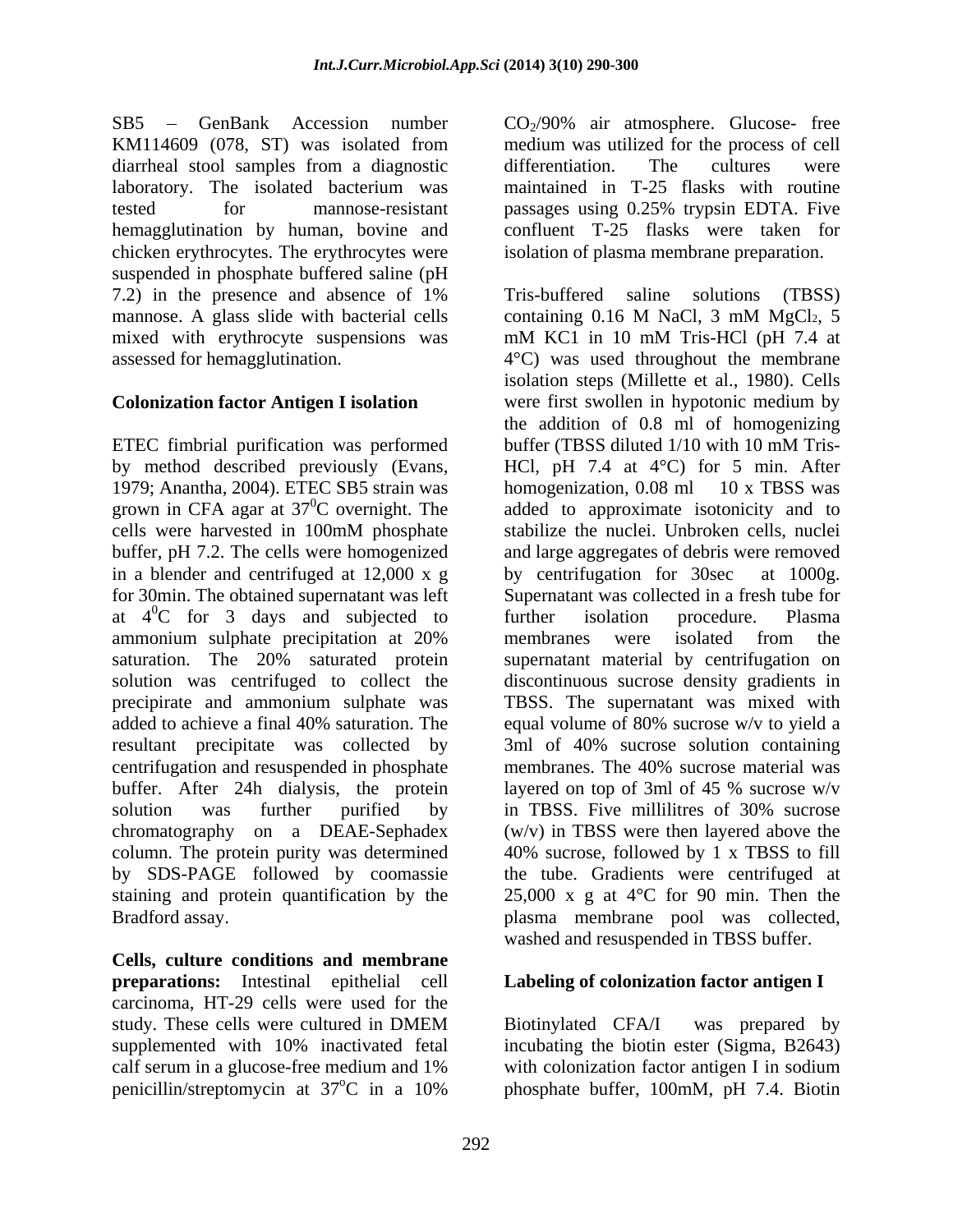ester was incubated with CFA/I at a experiment. A 25µg plasma membrane concentration of 15 to 20 moles biotin ester / mole of protein and incubated for 1hour at by adding primary amine solution to quench powder (Tris buffered saline with 0.05%

**Biotinylated Adhesion assays and western** added at 0.3µg per ml TBS to the membrane **blotting analysis:** Biotinylated adhesion assays were performed using isolated plasma membrane protein from HT-29 cells. The plasma membrane protein suspended in streptavidin added at a dilution of 1:4000, to 50mM carbonate-bicarbonate buffer (pH the membrane and incubated for 45min at 9.6) was added to microtiter plates at a concentration of 2.5µg protein per well and then incubated overnight at 4<sup>o</sup>C. The with the chromogenic substrate TMB contents of the wells were then aspirated and leading to detection of biotinylated CFA/I washed with PBS containing 0.05% tween 20 (PBST). The wells were blocked using 1% BSA in carbonate: bicarbonate buffer and incubated for 37<sup>o</sup>C for 45min. The BSA oC for 45min. The BSA solution was then discarded and each well Periodate oxidation of plasma membrane was washed four times with PBST. A 100µl proteins was performed by treating with biotinylated CFA/I was added at a 10mM sodium metaperiodate in 0.2M concentration of  $0.3\mu$ g per well and plate was incubated at  $37^{\circ}$ C for 1hr. The wells was incubated at  $37^{\circ}$ C for 1hr. The wells control protein pool was also treated with were washed with PBST for three times. 10mM sodium iodate in 0.2M sodium Horseradish peroxidase conjugated to acetate (pH 4.5) (Erickson, 1992). After streptavidin (100µl of 1:1000 dilution in incubation of membrane proteins with PBS) was added to each well and incubated sodium metaperiodate and relevant control for 45min at RT. The wells were rinsed sample, was centrifuged at 25,000 x g, three times with PBST and the chromogenic  $20\text{min}$  at  $4^{\degree}\text{C}$ . The membrane proteins were peroxidase substrate 3,3',5,5'- washed with PBS and collected as described Tetramethylbenzidine was added to detect the bound horseradish peroxidase was used for adhesion assays as well as for conjugated to streptavidin. BSA was incubated in the microtiter wells instead of plasma membranes and unbiotinylated CFA/I instead of biotinylated CFA/I were controls included in the adhesion assay.

The reagents and the plasma membrane protein used for biotinylated adhesion assay were also utilized for western blotting

room temperature. The reaction was stopped filter was blocked with 5% skimmed milk the free biotin and the solution was then tween 20 - TBST) for 90min at RT with subjected to dialysis at 4<sup>o</sup>C overnight to shaking. The blocking buffer was discarded remove unbound biotin ester. and the membrane was washed five times protein was loaded on 12% SDS-PAGE and then transferred to PVDF membrane. The powder (Tris buffered saline with 0.05% with TBST. The biotinylated CFA/I was and incubated for 90min at RT with shaking. The membrane was washed with TBST and horseradish peroxidase conjugated to the membrane and incubated for 45min at RT. The ST-HRP solution was discarded and membrane was washed and incubated bound plasma membrane proteins.

# **Sodium metaperiodate treatment**

10mM sodium metaperiodate in 0.2M sodium acetate (pH 4.5) for 1h at RT. A 10mM sodium iodate in 0.2M sodium above. The treated membrane protein pool western blot analysis.

# **Results and Discussion**

### **Adhesion Assay using HT-29 plasma membranes**

Colon Adenocarcinoma cell line, HT-29 plasma membranes were used to understand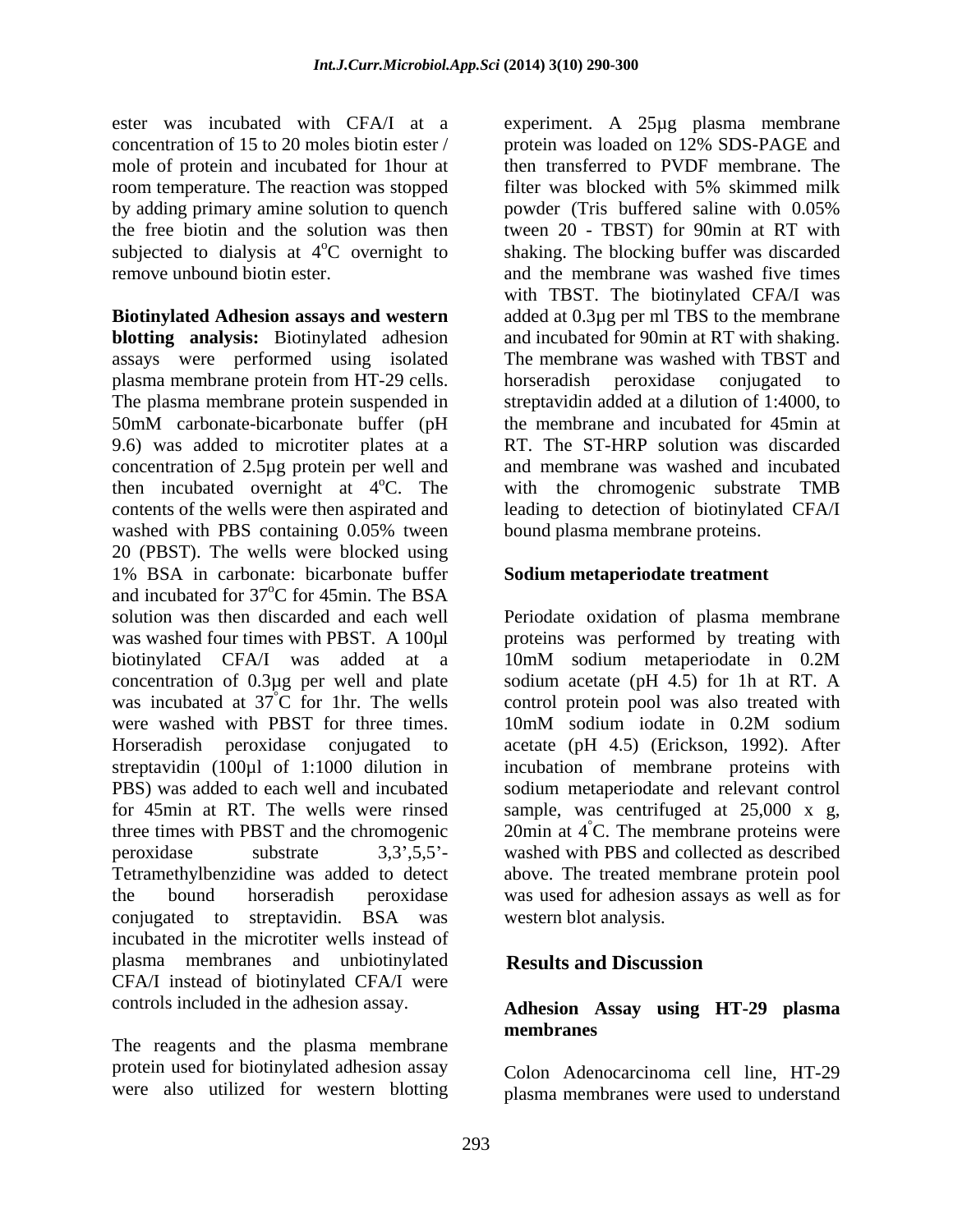the binding receptors for biotinylated CFA/I where only biotinylated CFA/I was used and in adhesion assay. Biotinylated CFA/I these binding proteins were undetected and exhibited adhesion to HT-29 plasma significantly reduced in the lanes where membranes (Fig. 1) and treatment of these excess amounts of unbiotinylated CFA/I was membranes with sodium metaperiodate, an employed along with biotinylated CFA/I oxidizing agent of carbohydrate moiety of highlights the specificity of these binding glycoproteins, led to significant reduction of CFA/I adhesion to the plasma membranes (Fig. 2). The adhesion of biotinylated CFA/I **Identification of CFA/I binding proteins** was also studied in the presence of increasing amounts of unbiotinylated CFA/I impacted by periodate oxidation of the glycoproteins and demonstrate that carbohydrate moieties on the membrane carbohydrate component of the proteins suggesting that these binding

The identification of binding proteins for CFA/I was explored by western blot specificity of these binding proteins was

proteins for CFA/I (Fig. 4).

# **as glycoproteins**

(Fig. 1). The reduction in adhesion of The biotinylated CFA/I adhesion assay biotinylated CFA/I to the plasma using sodium metaperiodate treated membranes in the presence of increasing membranes suggested the possibility of amounts of unbiotinylated CFA/I can be glycoproteins as binding proteins of CFA/I. attributed to the competition to the specific The binding proteins that were identified in binding sites on the plasma membranes. The the figure 3 were further studied by treating robustness of the adhesion assay using the HT-29 plasma membranes with sodium biotinylated CFA/I was confirmed by metaperiodate. As evident from the western relevant controls such as wells coated with blot analysis that the proteins that were BSA instead of HT-29 plasma membranes detected by the biotinylated CFA/I were not (Fig. 2). These results indicate that there are detected in the sodium metaperiodate treated membrane binding sites available for CFA/I HT-29 plasma membrane proteins (Fig. 5). and these membrane binding sites are These studies indicate that the identified specific for CFA/I. These binding sites are proteins by the biotinylated CFA/I were proteins could be glycoproteins. interaction with the binding proteins. This **Identification of colonization factor** proteins approximately 66kDa and 58kDa **antigen binding proteins molecular** weight are binding proteins of using sodium metaperiodate treated glycoproteins and demonstrate that carbohydrate component of the glycoproteins are involved in the CFA/I result indicates that the plasma membrane CFA/I and these proteins are possibly of glycoproteinaceous in nature.

analysis. The biotinylated CFA/I was found In the present study, an effort was made to to bind two HT-29 membrane proteins identify the binding proteins forone of most which were of molecular weight prominent colonization factor, CFA/I, by approximately 66kDa, 58kDa (Fig. 3). The utilizing an *in vitro* epithelial cell model examined by incubating the transferred line. Initial studies by researchers with <sup>14</sup>Cproteins on pvdf membrane with labeled ETEC strain expressing CFA/I unbiotinylated CFA/I. A 100 fold excess of reported that CFA/I expressing ETEC unbiotinylated CFA/I was used in the strains were unable to bind to HT-29 cell analysis. The binding proteins were monolayers whereas <sup>14</sup>C-labeled ETEC detected specifically in the sample lane strain expressing CFA/II showed adhesionHT-29, a human colon adenocarcinoma cell <sup>14</sup>C-labeled ETEC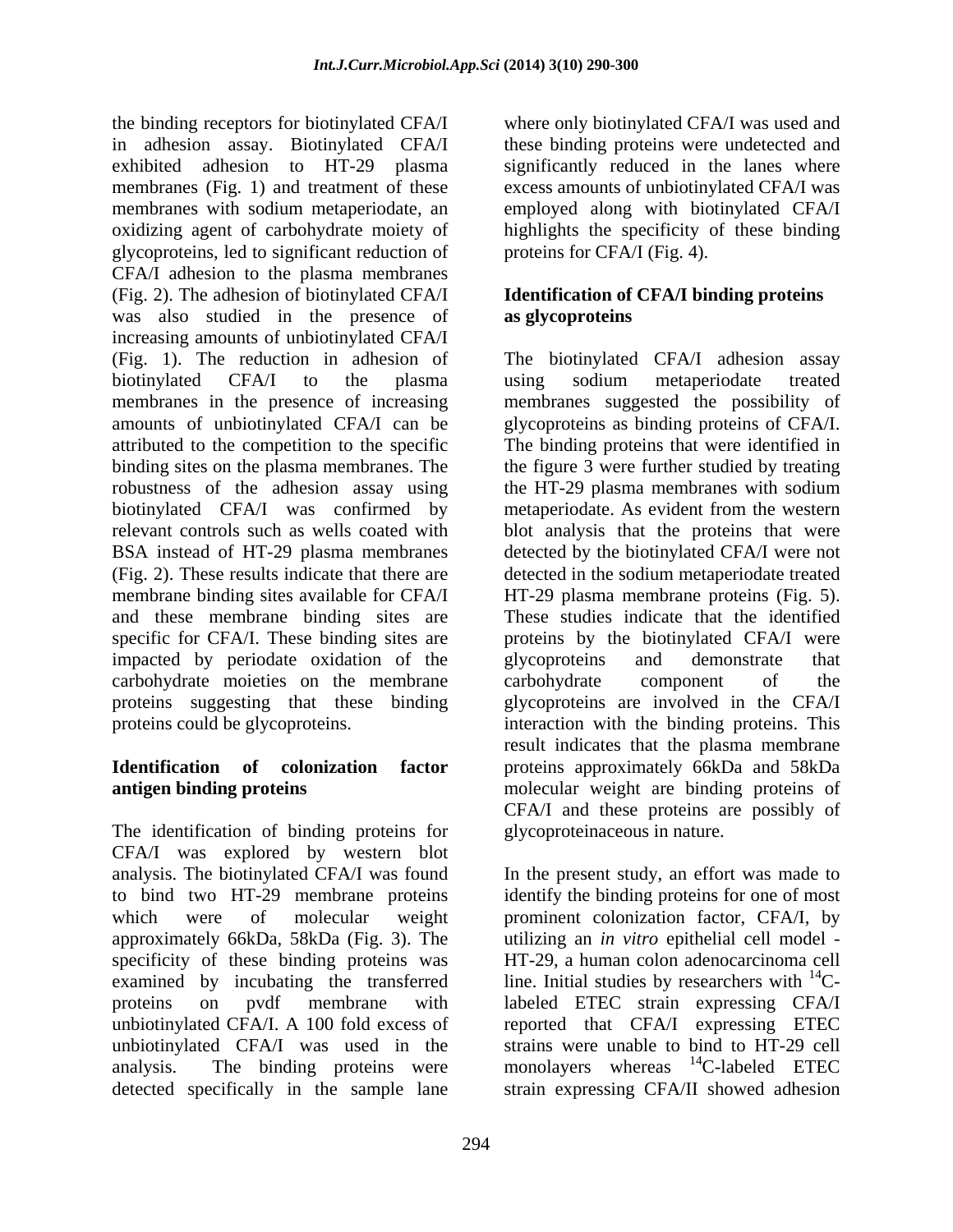to the HT-29 cell monolayers (Neeser, 1989). However, it was demonstrated that that bound to proteins of molecular weights  $^{14}$ C labeled ETEC strains expressing CFA/I adhered to the differentiated HT-29 cells differentiated HT29 cells and CFA/I, compared to undifferentiated HT-29 cells binding proteins of molecular weight of (Kerneis, 1992). Based on these reports, approximately 58 and 66kDa were observed. differentiated HT-29 cells were cultured and These differences reported in the CFA/I used for our studies in identifying CFA/I binding proteins using HT-29 cell binding proteins. It was observed in our membranes could be because of the adhesion assays using HT-29 plasma membranes that biotinylated CFA/I cells. It was reported earlier that attachment displayed a significant adhesion to these of ETEC to the enterocytic brush border was plasma membranes indicating that there are due to expression of CFA specific receptors receptors or binding sites available on the during the cell differentiation process of HT-29 plasma membrane. These results are human intestinal cells. The expression and in correlation with the reports that accumulation of ETEC CFA receptors is a differentiated HT-29 cells express binding growth-related phenomenon (Kerneis, 1992) proteins for CFA/I colonization factor. and also reported to be dependent on state of

Binding properties of purified CFA/I and in culture. CFA/I bearing strains in invitro experiments 1994). Studies using glycosphingolipids demonstrated that CFA/I binding involve mutant subunits of CFA/I specifically intestinal glycosphingolipids and indicated the binding component of CFA/I crucial for interaction with the human

Though the genetics and protein structure of extensively, the target cell receptors of these and three components of CFA/II binding to designing new chemical entities or intestinal brush border and HT29 cell lines was performed (Wenneras, 1990). It was

revealed that CFA/I and CFA/II fimbriae bound to proteins of molecular weights between 30 and 35kDa. In our study using binding proteins using HT-29 cell differentiation process associated with the differentiation of human colon cancer cells in culture.

using intestinal brush borders and intestinal In conclusion, our studies revealed two cell lines were examined (Knutton et al., CFA/I binding proteins of approximately 58 1985; Neeser et al., 1989; Kerneis et al., and 66kDa molecular weight proteins and glycosphingolipids (Lena Jansson, 2006). CFA/I fimbriae bind to the carbohydrate CFA/I protein structural studies with the sequences that are present in human small these proteins are glycoproteins which are in agreement with previous findings that the intestinal glycosphingolipids and glycoproteins.

intestinal binding sites (Baker, 2009). Further understanding of these CFA/I CFA/I and other fimbriae was studied details of the binding proteins which may be fimbriae is less known. Studies using CFA/I interaction with binding proteins and also electrophoretically separated rabbit analogues which interfere with the adhesion binding proteins will provide insights into the (fimbriae and its relevant) structural instrumental in understanding the fimbrial designing new chemical entities or of ETEC strains bearing CFA/I fimbriae.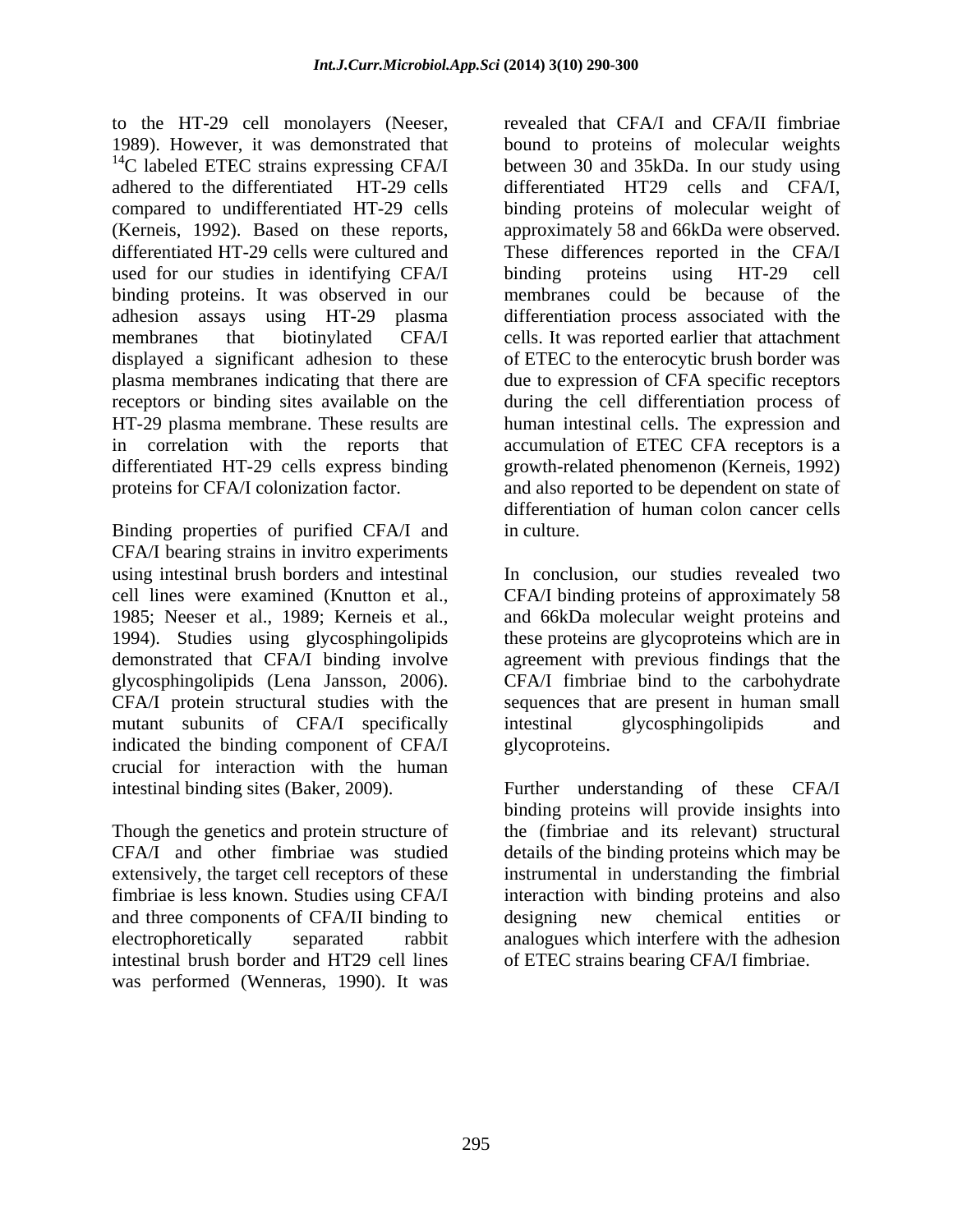

**Fig.1 Binding of biotinylated CFA/I to plasma membrane proteins from HT29 cells** Adhesion assay was studied by coating 2.5µg of membrane proteins onto wells of the microtiter plates and incubated with biotinylated CFA/I (Column 1) and unbiotinylated CFA/I was also included at an amount of 1µg, 3µg and 30µg along with biotinylated CFA/I (Columns 2,3,4). Vertical bars indicate standard deviation.



**Fig.2 Binding of biotinylated CFA/I to sodium metaperiodate treated plasma membrane** proteins from HT29 cells – Column 1 represent the adhesion observed in the untreated membranes, column 4 represent the adhesion pattern in the sodium metaperiodate treated membranes. Non specific adhesion pattern with the reagent system was observed in column 2 and column 3 which represent HT29 membrane incubation in BSA coated wells and BSA coated wells alone respectively. Vertical bars indicate standard deviation.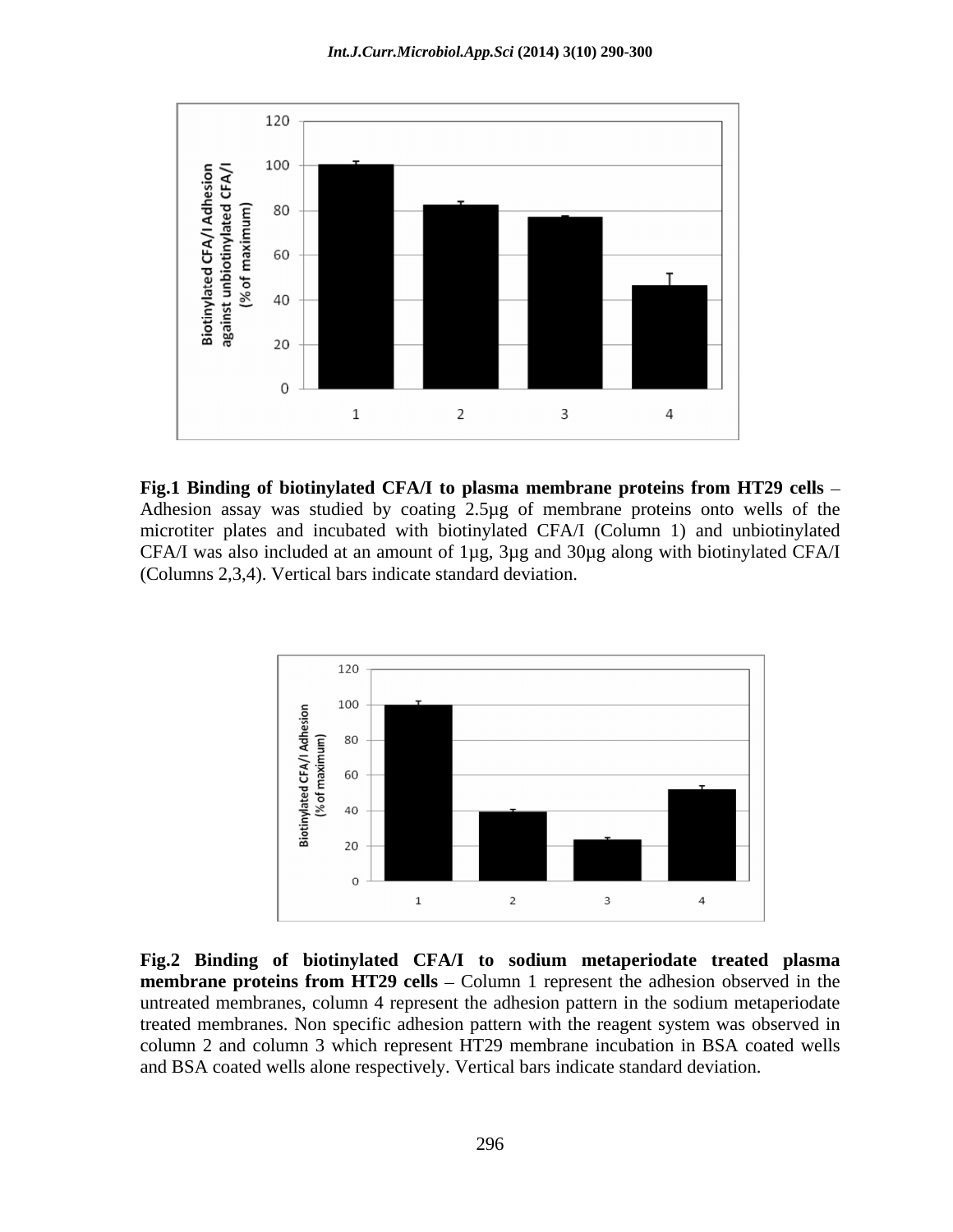

**Fig.3 Identification** of **CFA/I** binding proteins – HT29 plasma membrane proteins (25µg) per lane) was subjected to SDS-PAGE (12% polyacrylamide) and transferred to PVDF membrane. Binding proteins were detected by the biotinylated CFA/I and developed by the Streptavidin conjugated horseradish peroxidase detection system as mentioned in the materials and methods. The detected binding proteins were pointed by the arrows indicating the location of the binding proteins. Protein molecular weight markers are also labeled.



**Fig.4** Specificity of binding proteins for  $CFA/I$  – The specificity of binding proteins for CFA/I was assessed by incubating the PVDF transferred proteins with biotinylated CFA/I (lane A) and protein transferred onto PVDF, B and C labeled lanes were incubated with 100 fold excess of unbiotinylated CFA/I and developed as mentioned in the materials and methods. Protein molecular weight markers were labeled on the blots.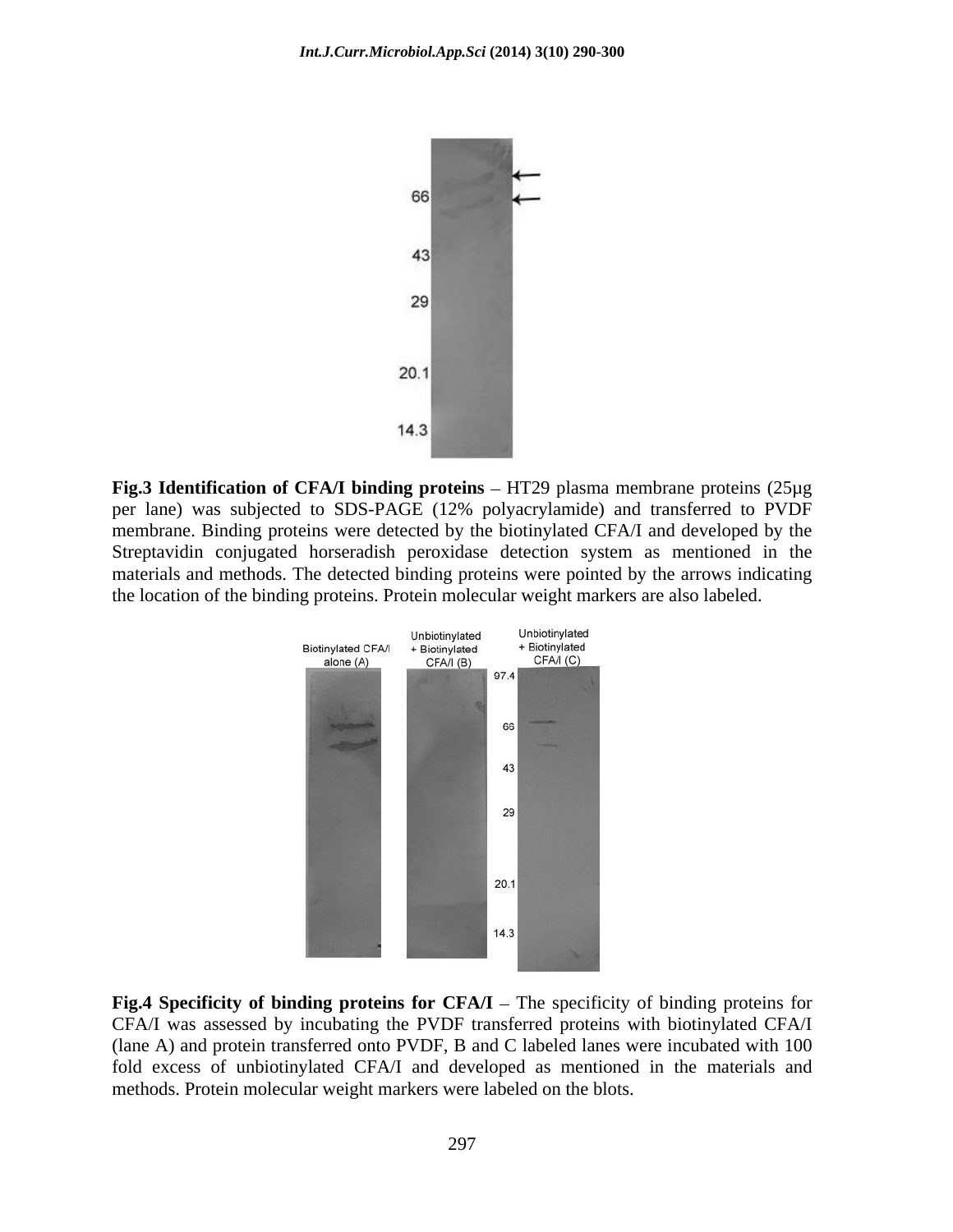

**Fig.5 CFA/I binding proteins are glycoproteins** - The membrane proteins were treated with 10mM sodium metaperiodate for inactivation of carbohydrate moieties by oxidation. The untreated and treated samples were subjected to SDS-PAGE followed by western transfer onto PVDF which was incubated with biotinylated CFA/I and developed as mention in the materials and methods. Sodium metaperiodate treatment of plasma membranes led to the loss of binding of CFA/I to the plasma membrane proteins.

The author acknowledges the support extended by Dr. Girish Babu K for his *Escherichia coll* CFA/1 filmoriae<br>define critical human intestinal preparing the manuscript. The manuscript. The manuscript. The manuscript. The manuscript. The manuscript. The manuscript. The manuscript. The manuscript. The manuscript. The manuscript. The manuscript. The manuscript. The

- Ahrén, C. M., Gothefors, L. Stoll, L. B, enterotoxigenic Escherichia coli 1986. Comparison of methods for detection of colonization factor Black R E 1990 Enidemiology of *Escherichia coli*. J. Clin. Microbiol.
- Anantha R.P, McVeigh, A.L, Lee, L.H, Agnew, M.K, Cassels, F.J, Scott D.A, Whittam, T.S and Savarino, S.J. 2004. antigen I and other class 5 adhesive *Escherichia coli.* Infect. Immun.
- **Acknowledgements** Baker, K.K., Levine, M.M, Morison, J, suggestions and comments while the define critical numan intestinal Phillips, A. and Barry, E. M. 2009. CfaE tip mutations in enterotoxigenic *Escherichia coli* CFA/I fimbriae define critical human intestinal binding sites. Cell Microbiol. 11: 742- 754.
- **References** and Zajac, I. 1985. Indication that the Salek M. A and Svennerholm, A M. attachment is a sialoglycoconiugate I Bartus, H., P. Actor, E. Snipes, Sedlock, D. eythrocyte receptor involved in enterotoxigenic *Escherichia coli* attachment is a sialoglycoconjugate. J. Clin. Microbiol. 21:951-954.
	- antigens on Enterotoxigenic travelers' diarrhea and relative 23(3): 586. Infect. Dis. 12(Suppl. 1):S73-S79. Black, R. E. 1990. Epidemiology of travelers' diarrhea and relative importance of various pathogens. Rev.
	- Evolutionary and functional antigen I an adhesin of Evolutionary and functional antigen I, an adhesin of relationships of colonization factor antigen I, an adhesin of fimbriae of Enterotoxigenic location of the receptor-binding site. Buhler, T., H. Hoschutzky and Jann, K. 1991. Analysis of colonization factor antigen I, an adhesin of enterotoxigenic *Escherichia coli* O78:H11 fimbrial morphology and Infect. Immun. 59: 3876–3882

72:7190-201. Cheney, C. P. and Boedecker, E. C. 1983.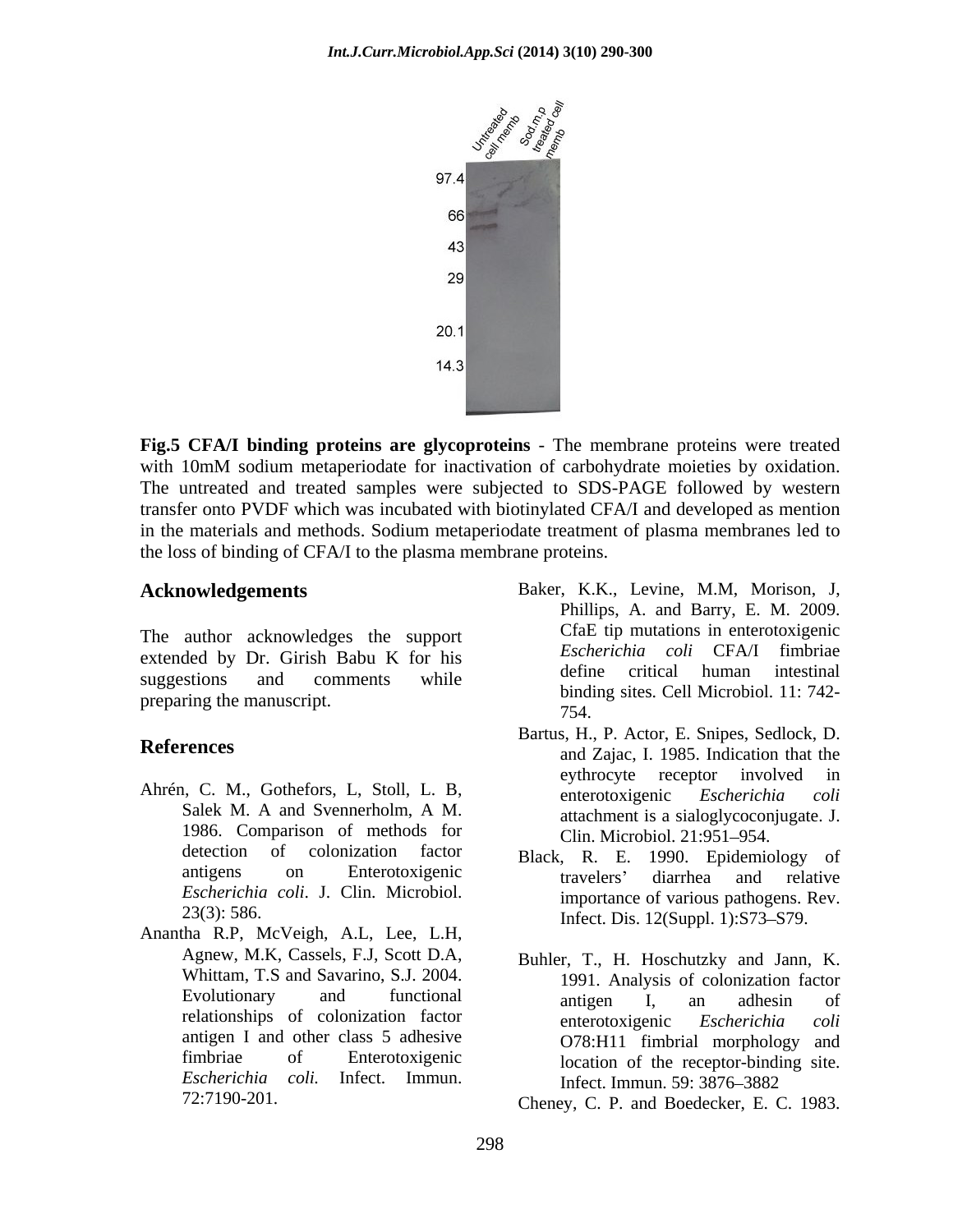Adherence of an enterotoxigenic health and disease. Digestion 17: 234- *Escherichia coli* strain, serotype

- De Graaf, F. K. 1990. Genetics of adhesive
- Erickson A.K., Willgohs, J.A, McFarland, S.<br>Y. Benfield, D.A and Francis, D.H. the K88ac adhesion of *Escherichia*  phenotype. Infect. Immun. 60: 983- Microbiol. 38:734–746.
- Evans, D. G., and D. J. Evans, Jr. 1978. New
- Evans, D. G., Evans, D. J. Jr., Clegg, S. and Bacteriol. 171: 6372–6374.
- Evans, D. G., Silver, R. P., Evans, D. J. Jr.,
- Falkow, S., Isberg R.R and Portnoy, D.A. 8: 333-63. Gut. 35:1449–1454.
- Faris, A., M. Lindahl, and Wadstrom, T. Knutton, S., Lloyd, D. R., Candy, D. C. A. 1980. GM2-like glycoconjugate as CFA/I and K99 haemagglutinins of
- Finlay, B.B. and Falkow, S. 1990. Common Knutton, S., Lloyd, D. R., Candy, D. C. A. themes in microbial pathogenicity.
- Forstner, J.F. 1978. Intestinal mucins in

63.

- O78:H11, to purified human intestinal Gonzales, E. A., and Blanco J. 1985. brush borders. Infect. Immun. 44: Comparative study of inhibition of 514–518. mannose-resistant hemagglutination fimbriae of intestinal *Escherichia coli*. Curr. Top. Microbiol. Physiol. 151: mannose-resistant hemagglutination caused by CFA/I, CFA/II, K88, and K99-positive *Escherichia coli* strains. FEMS Microbiol. Lett. 29:115-121.
- 29 53. Grewal, H. M. S., Valvatne, H, Bhan, Dijk, Y, Benfield, D.A and Francis, D.H. 1992. Identification of two porcine colonization factor, CS19, of Human brush border glycoproteins that bind<br>
Enterotoxigenic Escherichia coli M. K, Gaastra, L. V. and Sommerfelt, H. 1997. A new putative fimbrial Enterotoxigenic *Escherichia coli* Infect. Immun. 65: 507–513
- *coli* and correlation of these Gyles, C. L. 1992. *Escherichia coli* glycoproteins with the adhesive cytotoxins and enterotoxins. Can. J. Microbiol. 38:734–746.
- 988. Hall, R. H., Maneval, D. R. Jr., Collins, J. surface-associated heat-labile 1989. Purification and analysis of colonization factor antigen (CFA/II) colonization factor antigen I, coli produced by enterotoxigenic surface antigen 1, and coli surface *Escherichia coli* of serogroups 06 and 08. Infect. Immun. 21: 638-647. enterotoxigenic *Escherichia coli*. J. H., Theibert, J. L. and Levine, M. M. antigen 3 fimbriae from Bacteriol. 171: 6372–6374.
- Pauley, J. A. 1979. Purification and Kerneis, S., Chauvire, G., Darfeuille characterization of the CFA/I antigen Michaud A., Fourel V. C. M.H., Joly, of enterotoxigenic *Eschenchia coli*. Infect. Immun. 25: 738-748. Chase, D. G. and Gorbach, S. L. 1975. human intestinal epithelial cells, Caco- Plasmid-controlled colonization factor 2 and HT-29, in culture. Infect. associated with virulence in Immun. 60: 2572-80. B.. 1992. Expression of receptors of enterotoxigenic *Escherichia coli* during enterocytic differentiation of Immun. 60: 2572-80.
- *Escherichia coli* enterotoxigenic for Kerneis, S., Bernet, M. F., Coconnier, M. H. humans. Infect. Immun. 12: 656-667. and Servin, A. L. 1994. Adhesion of 1992. The interaction of bacteria with *coli* to human colonic mucus-secreting mammalian cells. Ann. Rev. Cell Biol. HT-29 cell subpopulation in culture. human enterotoxigenic *Escherichia*  Gut. 35:1449–1454.
- possible erythrocyte receptor for the adhesion of enterotoxigenic enterotoxigenic *Escherichia coli*. epithelial cells from mucosal biopsies.<br>FEMS Microbiol. Lett. 7:265–269 **FEMS** Infect. Immun. 44: 514-518. and McNeish, A. S. 1984(a). *In vitro* adhesion of enterotoxigenic *Escherichia coli* to human intestinal epithelial cells from mucosal biopsies. Infect. Immun. 44: 514-518.
- Microbiol. Rev. 53: 210-30. structural study of adhesion of and McNeish, A. S. 1984(b). Ultra enterotoxigenic *Escherichia coli* to